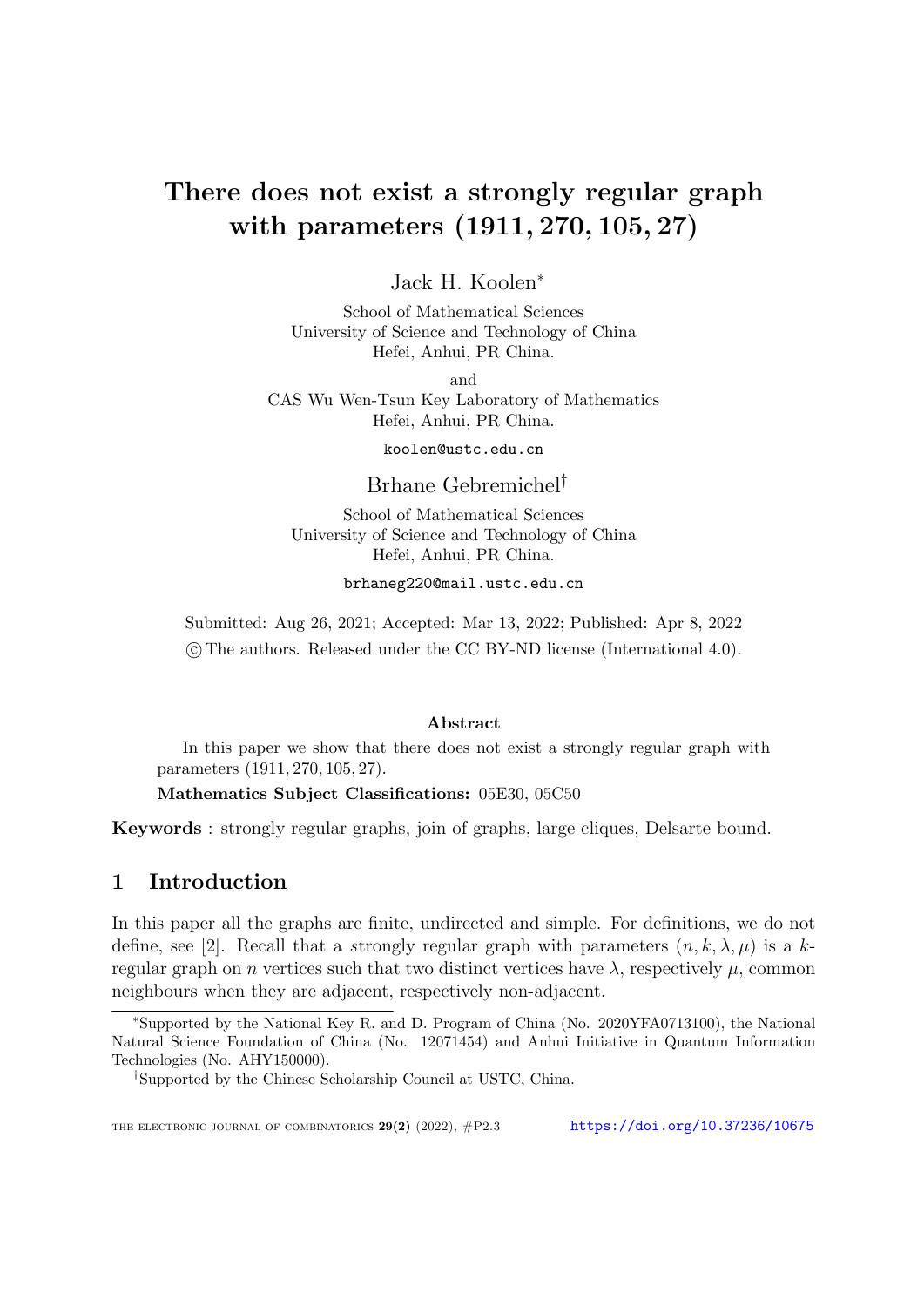Let  $H(a,t)$  be the graph with  $1 + a + t$  vertices, consisting of a complete graph  $K_{a+t}$ and a vertex adjacent to exactly *a* vertices of  $K_{a+t}$ .

In [\[6](#page-12-1)], Greaves, Koolen and Park obtained the following lemma.

<span id="page-1-0"></span>**Lemma 1.** Let G be a graph with smallest eigenvalue  $\theta = \theta_{\min}(G)$ . Assume that G *contains an induced*  $H(a,t)$ *. Then* 

$$
(a - \theta(\theta + 1))(t - (\theta + 1)^2) \le (\theta(\theta + 1))^2
$$
\n(1)

*holds.*

Using Lemma [1](#page-1-0), Greaves et al. [[6\]](#page-12-1) derived a method restricting the order of maximal cliques in a strongly regular graph. They showed the following result.

<span id="page-1-3"></span>Lemma 2 (cf. [\[6](#page-12-1), Lemma 3.7]). *Let G be a strongly regular graph with parameters*  $(n, k, \lambda, \mu)$  having smallest eigenvalue  $-m$ . Let C be a maximal clique of G with order  $\gamma$ . *If*  $\mu > m(m-1)$  *and*  $\gamma > \frac{\mu^2}{\mu - m(m-1)} - m + 1$ *, then* 

<span id="page-1-1"></span>
$$
((\gamma+m-3)(k-\gamma+1)-2(\gamma-1)(\lambda-\gamma+2))^2-(k-\gamma+1)^2(\gamma+m-1)(\gamma-(m-1)(4m-1)) \ge 0.
$$
\n(2)

We denote the polynomial on the left hand side of the Inequality [\(2\)](#page-1-1) by  $M_G(\gamma)$ .

Now we recall the Delsarte bound for strongly regular graphs. Let *G* be a strongly regular graph with parameters  $(n, k, \lambda, \mu)$  and smallest eigenvalue  $-m$ . Let C be a clique of *G* with order  $\gamma$ . Then

<span id="page-1-2"></span>
$$
\gamma \leqslant 1 + \frac{k}{m}.\tag{3}
$$

The Inequality [\(3](#page-1-2)) is called the *Delsarte bound*.

So, if  $M_G(1 + \frac{k}{m}) < 0$ , then we can improve the Delsarte bound using Lemma [2.](#page-1-3)

In this paper we extend the method of Greaves et al., by considering two large maximal cliques that intersect in many vertices. Although we are not able to enlarge the forbidden interval as given in Lemma [2,](#page-1-3) in general, we will show the following result:

<span id="page-1-5"></span>Theorem 3. *There does not exist a strongly regular graph with parameters* (1911*,* 270*,* 105*,* 27)*.*

To put this result in context, we now discuss a result of Sims. Sims showed the following result:

<span id="page-1-4"></span>**Theorem 4** (cf. [[3](#page-12-2), Theorems 8.6.3, 8.6.4]). Let  $m \geq 2$  be an integer. There exists *a constant N*(*m*) *>* 0 *such that any primitive strongly regular graph with parameters*  $(n, k, \lambda, \mu)$  and smallest eigenvalue  $-m$  satisfies either  $n \leq N(m)$  or  $\mu \in \{m(m-1), m^2\}$ .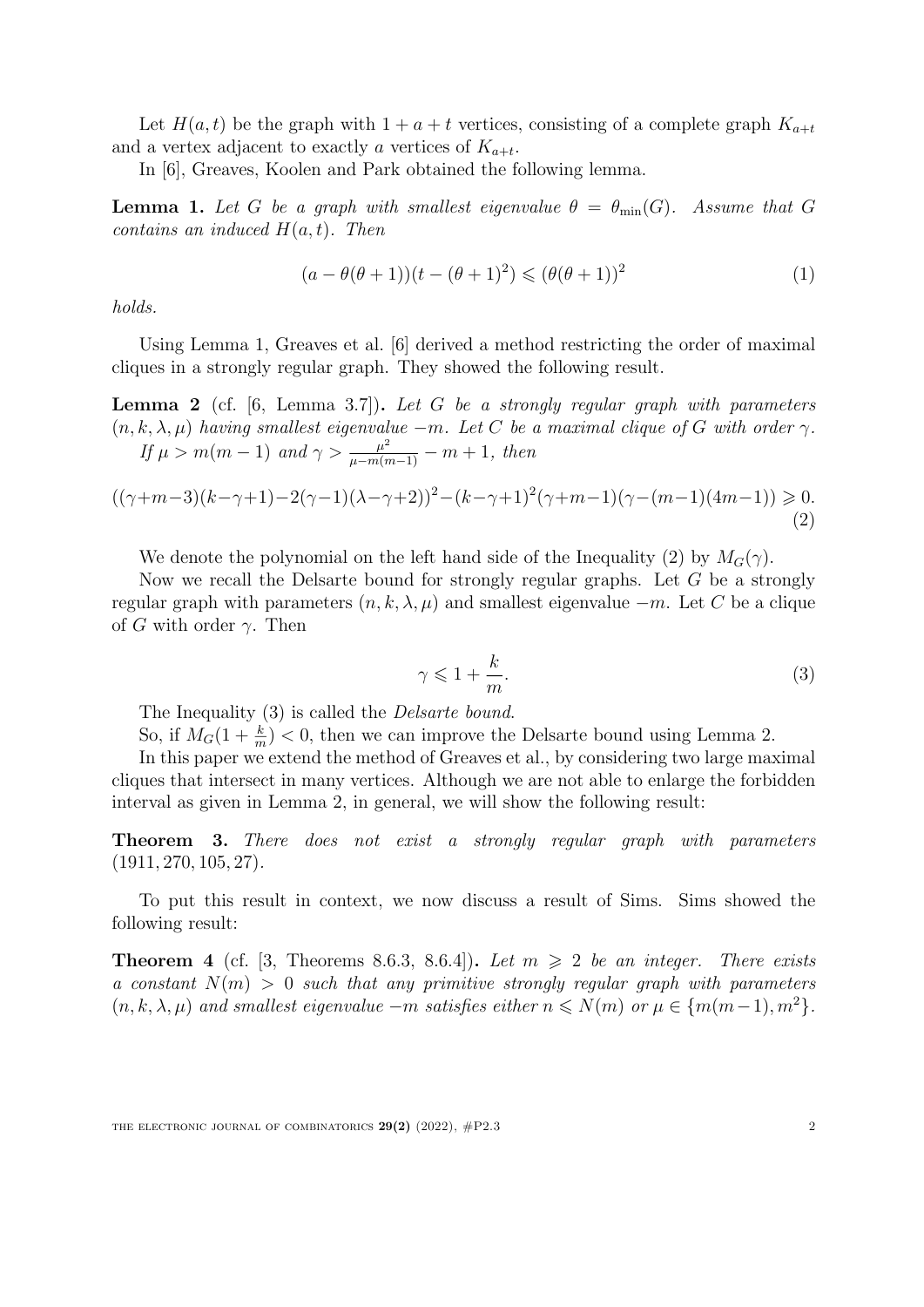For *m* = 3, the largest open case of a set of feasible parameters of a primitive strongly regular graph with smallest eigenvalue  $-3$  and  $\mu \notin \{6, 9\}$  was (1911, 270, 105, 27), and we show in this paper that it does not exist. On the other hand, it is known that  $N(3) \geq 276$ , as there exist many strongly regular graphs with parameters (276*,* 135*,* 78*,* 54), see [\[3](#page-12-2), Section 8.10.1]. On this moment, there are twelve cases of parameter sets of putative primitive strongly regular graphs with smallest eigenvalue  $-3$ ,  $n > 276$  and  $\mu \notin \{6, 9\}$ which are still open. They are in Table [1](#page-1-4) above (cf. [\[7](#page-12-3)]).

| $(n,k,\lambda,\mu)$ | $\theta_0, [\theta_1]^{m(\theta_1)}, [\theta_2]^{m(\theta_2)}$ | $(n, k, \lambda, \mu)$ | $\theta_0, [\theta_1]^{m(\theta_1)}, [\theta_2]^{m(\theta_2)}$ |
|---------------------|----------------------------------------------------------------|------------------------|----------------------------------------------------------------|
| (288, 105, 52, 30)  | $105, [25]^{27}, [-3]^{260}$                                   | (476, 133, 60, 28)     | $133, [35]^{34}, [-3]^{441}$                                   |
| (300, 117, 60, 36)  | $117, [27]^{26}, [-3]^{273}$                                   | (540, 147, 66, 30)     | $147, [39]^{35}, [-3]^{504}$                                   |
| (351, 140, 73, 44)  | $140, [32]^{26}, [-3]^{324}$                                   | (550, 162, 75, 36)     | $162, [42]^{33}, [-3]^{516}$                                   |
| (375, 102, 45, 21)  | $102, [27]^{34}, [-3]^{340}$                                   | (575, 112, 45, 16)     | $112, [32]^{46}, [-3]^{528}$                                   |
| (405, 132, 63, 33)  | $132, [33]^{30}, [-3]^{374}$                                   | (703, 182, 81, 35)     | $182, [49]^{37}, [-3]^{665}$                                   |
| (441, 88, 35, 13)   | $88, [25]^{44}, [-3]^{396}$                                    | (1344, 221, 88, 26)    | $221, [65]^{56}, [-3]^{1287}$                                  |

Table 1: List of putative primitive strongly regular graphs with smallest eigenvalue −3 for  $n > 276$ .

So our main result shows that  $N(3) \le 1344$ . We believe  $N(3) = 276$ , and we conjecture:

**Conjecture 5.** Let G be a primitive strongly regular graph with parameters  $(n, k, \lambda, \mu)$ and smallest eigenvalue  $-3$ . Then either  $\mu \in \{6, 9\}$  or  $n \leq 276$ .

This paper is organized as follows: In the next section we give the preliminaries. In Section [3](#page-4-0) we give some properties of a strongly regular graph with parameters (1911*,* 270*,* 105*,* 27). In Section [4](#page-7-0), we find large cliques in a strongly regular graph with parameters (1911*,* 270*,* 105*,* 27) and apply the properties given in Section [3](#page-4-0) to show the main result.

# 2 Preliminaries

### 2.1 Graphs

Let  $G = (V(G), E(G))$  be a graph with order  $n(G) < \infty$ . The *adjacency matrix*  $A(G)$  is a square  $(n(G) \times n(G))$ -matrix, whose rows and columns are indexed by  $V(G)$ , such that  $A(G)_{xy} = 1$  if  $xy \in E(G)$ , and 0 otherwise. The *eigenvalues* of *G* are the eigenvalues of its adjacency matrix  $A(G)$ . The smallest eigenvalue of *G* is denoted by  $\theta_{\min}(G)$ . For a connected graph *G* and two vertices *x* and *y* of *G*, define the *distance*  $d(x, y)$  as the length of a shortest path connecting *x* and *y*.

The valency  $k_G(x)$  of a vertex *x* of *G* is the number of neighbours of *x*, i.e. the number of the vertices  $y \in V(G)$  such that  $xy \in E(G)$ . A graph *G* is *k*-regular if  $k_G(x) = k$  for all vertices  $x \in V(G)$ . As mentioned in the introduction, a graph G is *strongly regular* with parameters  $(n, k, \lambda, \mu)$  if G has *n* vertices, is *k*-regular and any two distinct vertices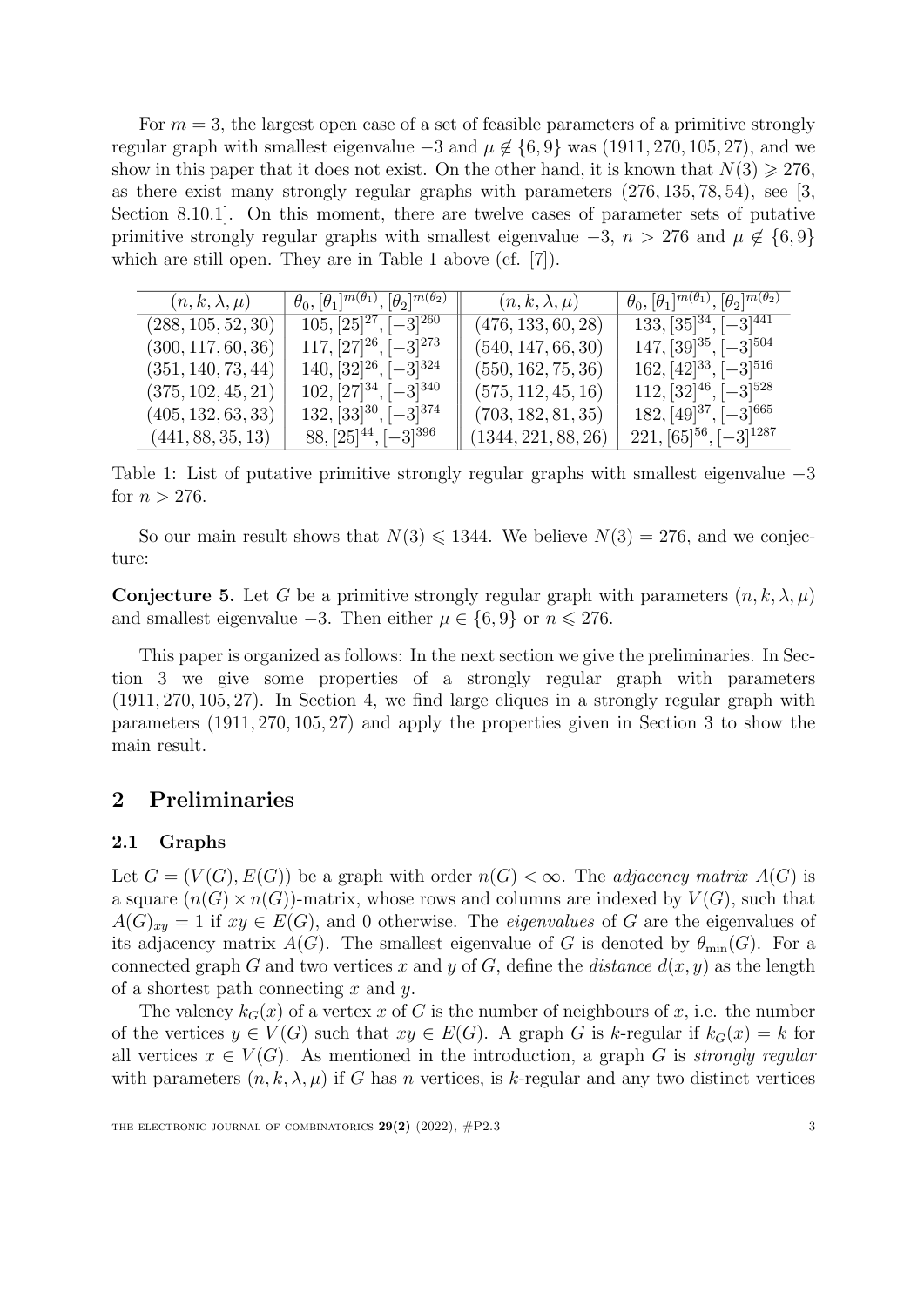have exactly  $\lambda$  (resp.  $\mu$ ) common neighbours if they are adjacent (resp. non-adjacent). In this case, we will also write *G* is an  $SRG(n, k, \lambda, \mu)$ . A strongly regular graph *G* is called *primitive* if *G* and its complement are both connected. A graph *G* is *co-edge-regular* with parameters  $(n, k, \mu)$  if *G* has *n* vertices, is *k*-regular and any two distinct non-adjacent vertices have exactly  $\mu$  common neighbours. A *clique* is a complete graph.

## 2.2 Interlacing

If *M* (resp. *N*) is a real symmetric  $m \times m$  (resp.  $n \times n$ ) matrix with  $\theta_1(M) \geq \theta_2(M) \geq$  $\cdots \geq \theta_m(M)$  (resp.  $\theta_1(N) \geq \theta_2(N) \geq \cdots \geq \theta_n(N)$ ) the eigenvalues of M (resp. N) in non-increasing order. Assume  $m \leq n$ . Then we say that the eigenvalues of *M interlace* the eigenvalues of *N*, if  $\theta_{n-m+i}(N) \leq \theta_i(M) \leq \theta_i(N)$  for  $i = 1, \ldots, m$ .

The following result is a special case of interlacing.

<span id="page-3-0"></span>**Lemma 6** (cf. [\[5](#page-12-4), Theorem 9.1.1]). Let *B* be a real symmetric  $n \times n$  matrix and *C* be a *principal submatrix* of *B* of order *m*, where  $m < n$ . Then the eigenvalues of *C* interlace *the eigenvalues of B.*

As an easy consequence of Lemma [6,](#page-3-0) we have the following proposition.

<span id="page-3-3"></span>Proposition 7. *Let G be a graph and H a proper induced subgraph of G. Denote by*  $\theta_{\min}(G)$  *(resp.*  $\theta_{\min}(H)$ *)* the smallest eigenvalue of G (resp. H). Then  $\theta_{\min}(G) \leq \theta_{\min}(H)$ .

Let  $G = (V(G), E(G))$  be a graph and  $\pi = \{V_1, \ldots, V_r\}$  be a partition of  $V(G)$ . For a vertex  $x \in V(G)$ , define  $\beta_i(x)$  as the number of neighbours of x in  $V_i$  for  $j = 1, 2, \ldots, r$ . Define the *quotient* matrix  $Q$  of  $\pi$  as the  $(r \times r)$ -matrix with entries

$$
Q_{i,j} := \frac{\sum_{x \in V_i} \beta_j(x)}{|V_i|},
$$

for  $1 \leq i, j \leq r$ .

<span id="page-3-1"></span>**Proposition 8** (cf. [\[5](#page-12-4), Lemma 9.6.1]). *Let*  $G = (V(G), E(G))$  *be a graph and*  $\pi :=$  ${V_1, \ldots, V_r}$  be a partition of  $V(G)$ . Let Q be the quotient matrix of  $\pi$ . Then the eigen*values of Q interlace the eigenvalues of G.*

As an easy consequence of Proposition [8](#page-3-1) we have the following lemma.

<span id="page-3-4"></span>**Lemma 9.** Let  $G = (V(G), E(G))$  be a graph and  $\pi := \{V_1, \ldots, V_r\}$  be a partition of *V*(*G*). Let *Q* be the quotient matrix of  $\pi$ . Denote by  $\theta_{\min}(G)$  (resp.  $\theta_{\min}(Q)$ ) the smallest *eigenvalue* of *G* (resp. *Q*). Then  $\theta_{\min}(G) \leq \theta_{\min}(Q)$ .

### 2.3 Terwilliger graphs

A *Terwilliger graph* is a non-complete graph such that, for any two vertices *x* and *y* at distance 2, the subgraph induced by common neighbours of *x* and *y* forms a clique with order *c* (for some fixed  $c \ge 0$ ).

<span id="page-3-2"></span>Lemma 10 (cf. [\[1](#page-12-5), Corollary 1.16.6 (ii)]). *There does not exist a strongly regular Terwilliger graph with parameters*  $(n, k, \lambda, \mu)$  *satisfying*  $k < 50(\mu - 1)$ *.* 

THE ELECTRONIC JOURNAL OF COMBINATORICS  $29(2)$  (2022),  $\#P2.3$  4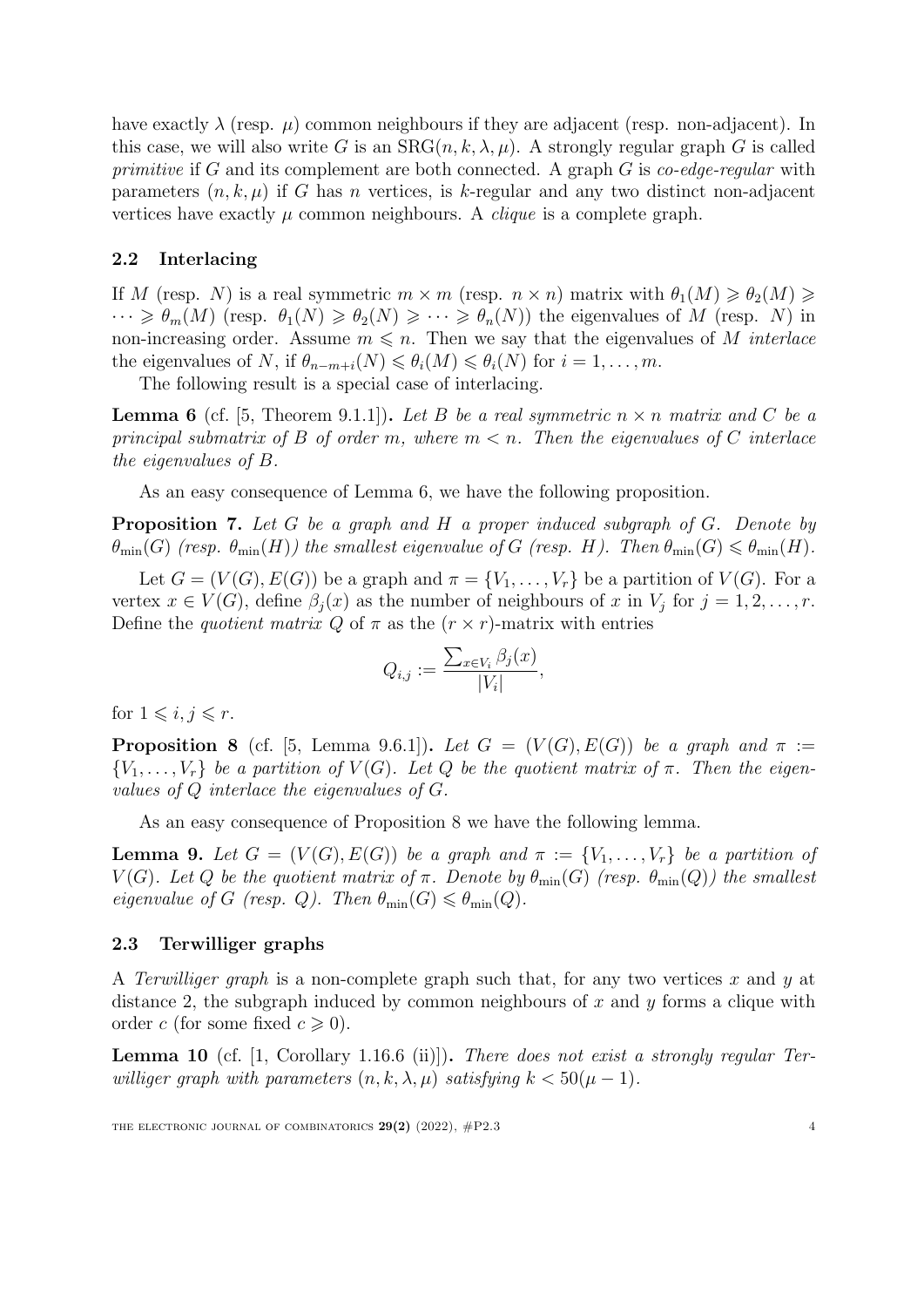#### 2.4 Join of graphs

Let  $G_1$  and  $G_2$  be two graphs such that  $V(G_1) \cap V(G_2) = \emptyset$ . The *join* of  $G_1$  and  $G_2$ , denoted by  $G_1 \nabla G_2$ , has as vertex set  $V(G_1) \cup V(G_2)$  and edge set  $E(G_1) \cup E(G_2) \cup$  $\{\{x_1, x_2\} \mid x_1 \in V(G_1), x_2 \in V(G_2)\}.$  The following lemma is a consequence of [[2,](#page-12-0) Section 2.3.1].

<span id="page-4-1"></span>**Lemma 11.** Let  $G_i$  be a  $k_i$ -regular graph with  $n_i$  vertices, for  $i = 1, 2$ , such that  $V(G_1) \cap$  $V(G_2) = \emptyset$ *. Then the smallest eigenvalue*  $\theta_{\min}(G_1 \nabla G_2)$  *of the join*  $G_1 \nabla G_2$  *satisfies* 

$$
\theta_{\min}(G_1 \nabla G_2) = \min\{\theta_{\min}(G_1), \theta_{\min}(G_2), \theta_{\min}(Q)\}\
$$

*where*

$$
Q = \begin{pmatrix} k_1 & n_2 \\ n_1 & k_2 \end{pmatrix}.
$$

The following lemma was inspired by Cao, Koolen, Munemasa, Yoshino [\[4\]](#page-12-6).

<span id="page-4-3"></span>**Lemma 12.** Let *G* be a *k*-regular graph on *n* vertices with smallest eigenvalue  $\theta_{\min}(G) \leq$  $-1$ *. Consider*  $K_t \nabla G$  *for some positive integer t. Then*  $\theta_{\min}(K_t \nabla G) = \theta_{\min}(G)$  *if and only if*

$$
(\theta_{\min}(G) - k)(\theta_{\min}(G) + 1 - t) \geq n t.
$$

*Proof.* By Lemma [11,](#page-4-1) we find  $\theta_{\min}(G) = \theta_{\min}(K_t \nabla G)$  if and only if

$$
\theta_{\min}\begin{pmatrix} t-1 & n \\ t & k \end{pmatrix} \ge \theta_{\min}(G)
$$

if and only if

$$
\det(\begin{pmatrix} t-1-\theta_{\min}(G) & n \\ t & k-\theta_{\min}(G) \end{pmatrix}) \geqslant 0,
$$

as  $\theta_{\min}(K_t) \geq -1$  (because  $t \geq 1$ ). This shows the lemma.

# <span id="page-4-0"></span>3 Some properties of a SRG(1911*,* 270*,* 105*,* 27)

In this section we collect some elementary properties of a strongly regular graph with parameters (1911*,* 270*,* 105*,* 27). First we show that all cliques in such a graph have order at most 32.

<span id="page-4-2"></span>Lemma 13. *If a strongly regular graph G with parameters* (1911*,* 270*,* 105*,* 27) *exists, then any clique in G has order at most* 32*.*

 $\Box$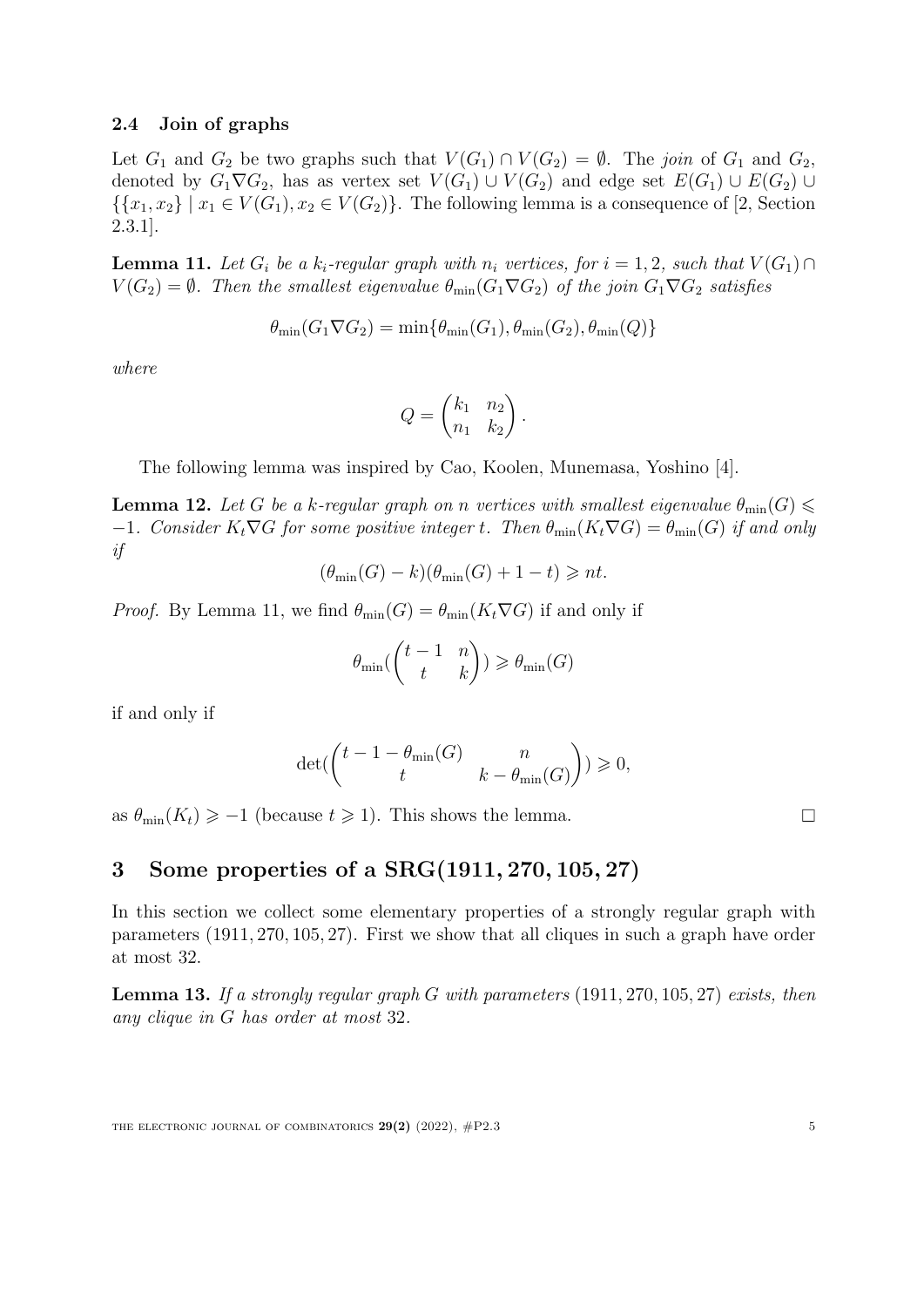*Proof.* Let *G* be a strongly regular graph with parameters (1911*,* 270*,* 105*,* 27). Then, it has smallest eigenvalue  $-3$ . Let *C* be a maximal clique in *G* of order  $\gamma$ . If  $\gamma > \frac{27^2}{27-6} - 3 + 1 =$  $32\frac{5}{7}$  $32\frac{5}{7}$  $32\frac{5}{7}$ , then, by Lemma 2, we have

$$
M_G(\gamma) = 672\gamma^3 - 80784\gamma^2 + 1468512\gamma + 3277200 \ge 0
$$

as  $c = 27 > 6$ . It is easily checked that  $M_G(0) > 0$ ,  $M_G(26) < 0$  and  $M_G(97) < 0$ . This means that  $\gamma \geq 98$ . This gives a contradiction, as the Delsarte bound gives

$$
\gamma \leq 1 + \frac{k}{m} = 1 + \frac{270}{3} = 91.
$$

So we obtain that any clique in *G* has order at most 32.

Next we will show that there must exist an induced quadrangle in such a strongly regular graph.

<span id="page-5-1"></span>Lemma 14. *If a strongly regular graph with parameters* (1911*,* 270*,* 105*,* 27) *exists, then it contains an induced quadrangle.*

*Proof.* Suppose that there exists a strongly regular graph *G* with parameters (1911*,* 270*,* 105*,* 27), which does not contain any induced quadrangles. Then *G* is a Ter-williger graph. By Lemma [10,](#page-3-2) the valency of *G* is at least 1300, as  $\mu = 27$ . This is a contradiction, as  $k = 270$ . This shows the lemma.  $\Box$ 

We will need the following consequence of Lemma [1](#page-1-0) later in the paper.

<span id="page-5-2"></span>Lemma 15. *Let G be a graph with smallest eigenvalue at least* −3*. Let C be a clique of* G with order  $\gamma$ . Let x be a vertex of G that is not in C and has exactly a neighbours in *C. Then*  $a \leq a_{\min}$  *or*  $a \geq a_{\max}$  *where*  $a_{\min}$  *and*  $a_{\max}$  *are as in Table* [2](#page-5-0)*.* 

| $a_{\min}$    |    |    |  |
|---------------|----|----|--|
| $a_{\rm max}$ | 23 | 26 |  |

<span id="page-5-0"></span>Table 2: Values of *a*min and *a*max

*Proof.* This lemma follows immediately from Lemma [1](#page-1-0).

Now we will show the following restriction on maximal cliques intersecting in many vertices in a strongly regular graph with parameters (1911*,* 270*,* 105*,* 27).

<span id="page-5-3"></span>Lemma 16. *Let G be strongly regular graph with parameters* (1911*,* 270*,* 105*,* 27)*. Assume* there are two distinct maximal cliques  $C_1$  and  $C_2$  such that  $|V(C_1)| \geq 29$ ,  $|V(C_2)| \geq 29$ , and  $|V(C_1) \cap V(C_2)| \ge 22$ . Then  $|V(C_1)| = |V(C_2)| = 29$  and  $|V(C_1) \cap V(C_2)| = 27$ .

 $\Box$ 

 $\Box$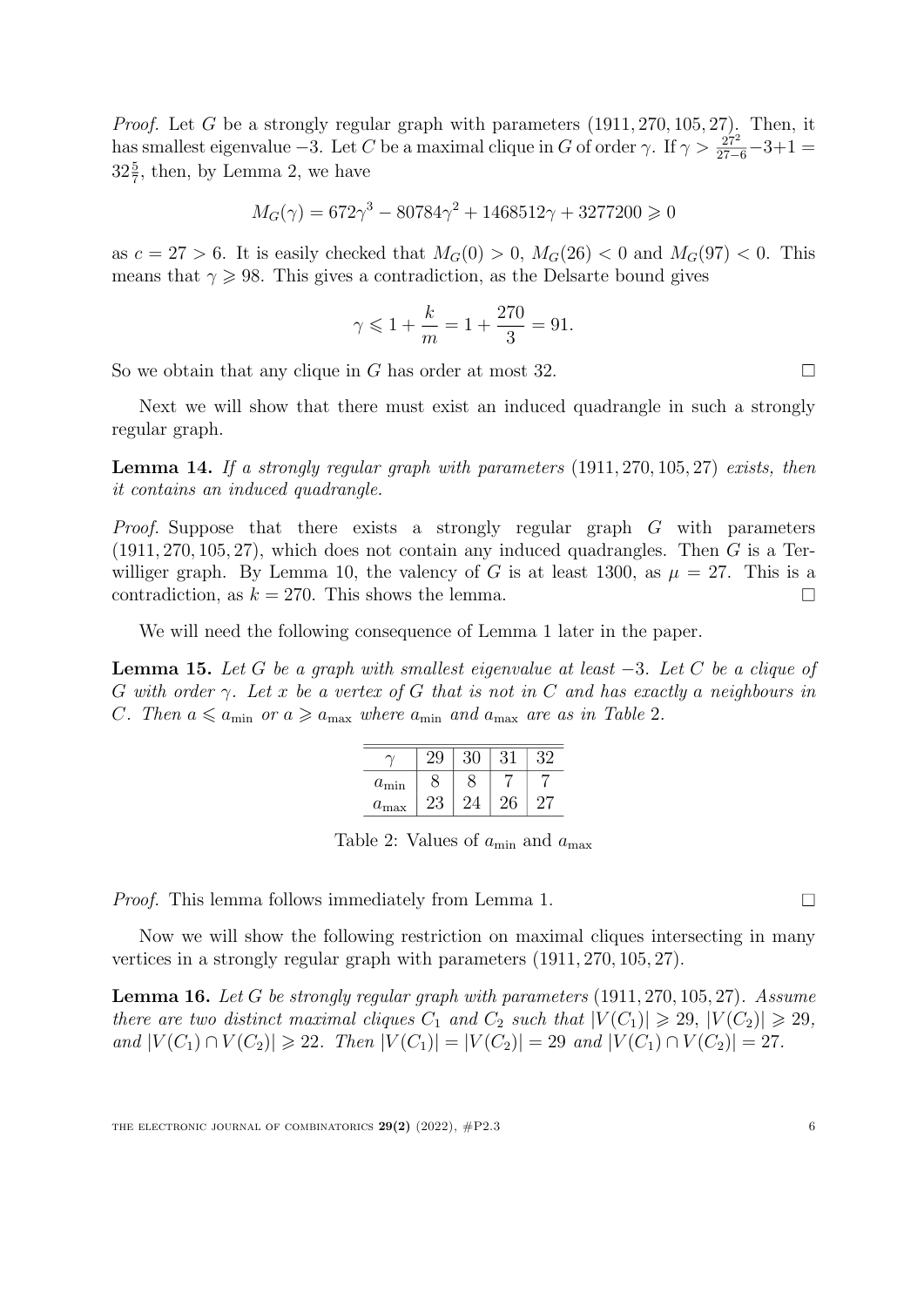*Proof.* We have that  $|V(C_1) \cap V(C_2)| =: t \in \{22, 23, \ldots, 27\}$  as  $\mu = 27$ .

Assume  $t = 22$ . Let  $C'_1$  (resp.  $C'_2$ ) be a subclique of  $C_1$  (resp.  $C_2$ ) such that  $V(C'_1) \supseteq$ *V*(*C*<sub>1</sub>) ∩ *V*(*C*<sub>2</sub>), *V*(*C*<sub>2</sub>) ⊇ *V*(*C*<sub>1</sub>) ∩ *V*(*C*<sub>2</sub>) and  $|V(C'_1)| = |V(C'_2)| = 29$ . Let *K* be the induced subgraph on  $V(C'_1) \cup V(C'_2)$ . By Proposition [7](#page-3-3), we see that *K* has smallest eigenvalue at least  $-3$ . Let  $\pi = \{V(C'_1) \cap V(C'_2), (V(C'_1) \setminus V(C'_2)) \cup (V(C'_2) \setminus V(C'_1))\}$  of  $V(C'_1) \cup V(C'_2)$  be a partition of *K* with quotient matrix

$$
Q = \begin{pmatrix} 21 & 14 \\ 22 & \alpha + 6 \end{pmatrix}.
$$

By Lemma [9](#page-3-4), we see that the smallest eigenvalue of *Q* is at least −3. This implies that  $24\alpha \geqslant 92$ , as  $\det(Q + 3I) \geqslant 0$ . So,  $\alpha \geqslant \frac{23}{6}$ . We obtain that there are at least  $\lceil \frac{7 \times 23}{6} \rceil = 27$ edges between  $V_1 := V(C'_1) \setminus V(C'_2)$  and  $V_2 := V(C'_2) \setminus V(C'_1)$ . Now all vertices of  $V_1$  (resp.  $V_2$ ) have at most 5 neighbours in  $V_2$  (resp.  $V_1$ ), as  $\mu = 27$ .

Consider the bipartite graph *B* with color classes  $V_1$  and  $V_2$ , where  $v_1 \in V_1$  is adjacent to  $v_2 \in V_2$  if they are adjacent in *G*. We know that  $k_B(v_1) + k_B(v_2) \leq 5$  if  $v_1 \in V_1$ , *v*<sub>2</sub> ∈ *V*<sub>2</sub> and *v*<sub>1</sub>  $\varphi$  *v*<sub>2</sub>, as  $\mu$  = 27. Let *B* have maximal valency *p*, and we may assume that  $d_B(x) = p$  for a vertex  $x \in V_1$  and  $p \ge 3$ . Then the neighbours of *x* in  $V_2$  have valency at most *p* in *B* and the non-neighbours of *x* in  $V_2$  have valency at most  $5 - p$  in *B*. So *B* has at most  $p^2 + (7 - p)(5 - p)$  edges. This means that *B* has at most 25 edges, as  $p \in \{3, 4, 5\}$ . This is a contradiction with the fact that *B* has to have at least 27 edges. This shows that  $t = 22$  is not possible.

In similar fashion, it can be shown that  $t \notin \{23, 24, 25, 26\}$ .

Now assume  $t = 27$ . If  $|V(C_1)| \ge 30$  and  $|V(C_2)| \ge 29$ , then the quotient matrix  $Q'$ of  $\pi' = \{V(C_1) \cap V(C_2), V(C_1) \setminus V(C_2), V(C_2) \setminus V(C_1)\}$  satisfies

$$
\begin{pmatrix} 26 & t_1 & t_2 \ 27 & t_1 - 1 & 0 \ 27 & 0 & t_2 - 1 \end{pmatrix}
$$
, where  $t_1 + 27 = |V(C_1)|$  and  $t_2 + 27 = |V(C_2)|$ .

As the smallest eigenvalue of *Q*′ is at least −3, we obtain that

$$
29(t_1+2)(t_2+2) - 27(t_1(t_2+2) + t_2(t_1+2)) \ge 0.
$$

This means

$$
-25t_1t_2 + 4(t_1 + t_2) + 116 \geqslant 0,
$$

and hence

$$
25(t_1 - \frac{4}{25})(t_2 - \frac{4}{25}) < 117.
$$

As  $t_1 \geq 3$  and  $t_2 \geq 2$  we have  $25(t_1 - \frac{4}{25})(t_2 - \frac{4}{25}) > 130$ , which gives a contradiction. This shows the lemma.

THE ELECTRONIC JOURNAL OF COMBINATORICS  $29(2)$  (2022),  $\#P2.3$  7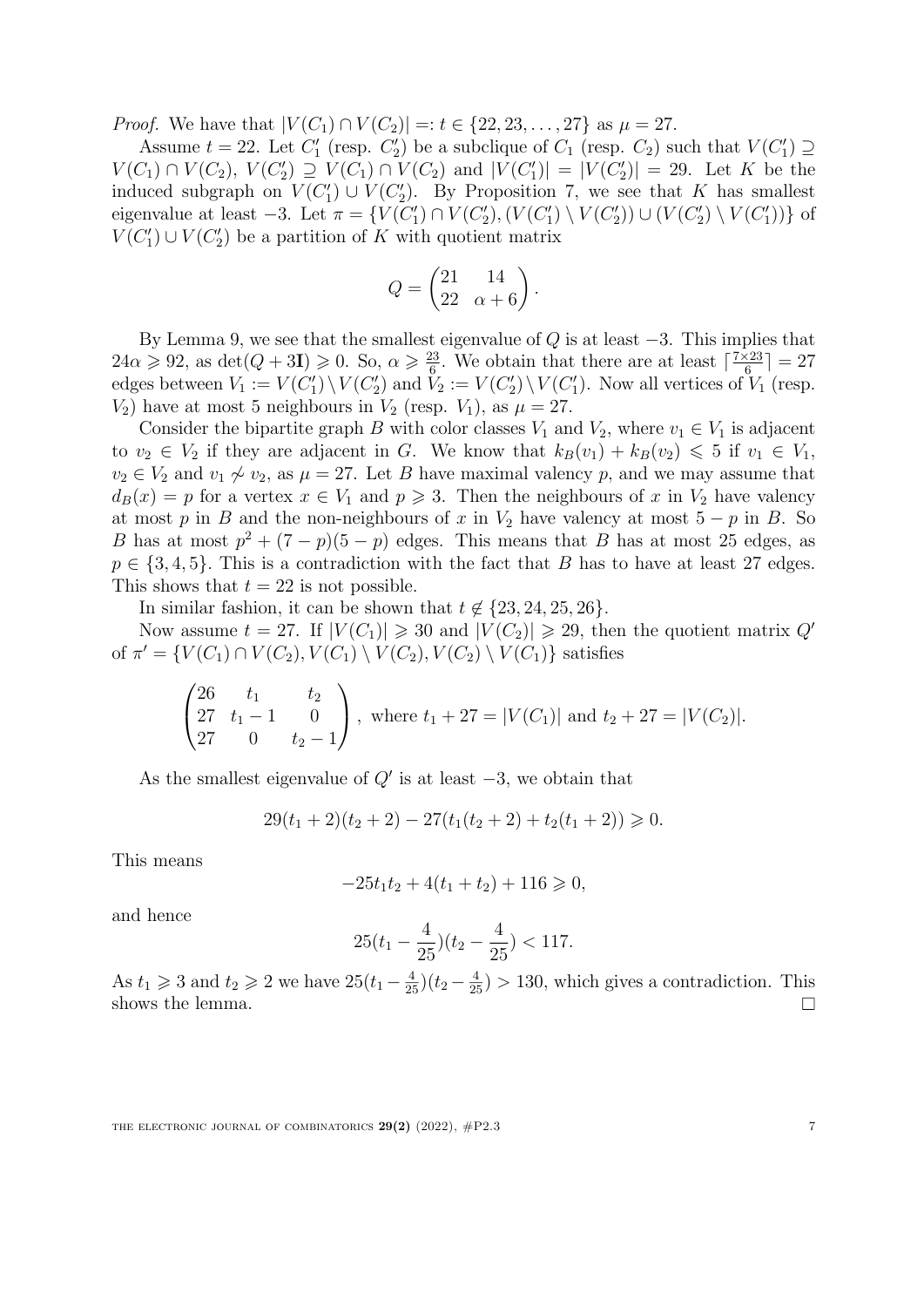# <span id="page-7-0"></span>4 Proof of Theorem [3](#page-1-5)

In this section we give a proof of Theorem [3.](#page-1-5)

Let *G* be a strongly regular graph with parameters  $(n, k, \lambda, \mu)$ . Let *x* be a vertex of *G*. Let  $y_1, y_2, \ldots, y_\ell$  be distinct pairwise non-adjacent neighbours of x, that is, the induced subgraph of *G* on  $\{x, y_1, y_2, \ldots, y_\ell\}$  is a  $\ell$ -claw.

Let  $p := |\{(y_i, x', y_j) \mid y_i \sim x' \sim y_j, 1 \leq i < j \leq \ell, x \neq x', \text{ and } x \not\sim x'\}|.$  For  $1 \leq i \leq j \leq \ell$ , let  $C(y_i, y_j) := \{ z \in V(G) \mid z \sim x, z \sim y_j, z \sim y_j \}$  and let  $c(y_i, y_j) =$  $|C(y_i, y_j)|$ . If there is no confusion possible, we will abbreviate  $c(y_i, y_j)$  by  $c_{ij}$ . We see that  $c_{ij} \leq \mu - 1$  for all  $1 \leq i < j \leq \ell$ . Further, let  $m_e = |\{z \sim x \mid z \text{ is adjacent to exactly } \}$  $\{e, y_i\}'s\}$  for  $e = 0, 1, \ldots, \ell$ .

Then the following equations hold:

<span id="page-7-1"></span>
$$
\sum_{e=0}^{\ell} m_e = k - \ell, \tag{4}
$$

$$
\sum_{e=0}^{\ell} em_e = \lambda \ell, \tag{5}
$$

$$
\sum_{e=0}^{\ell} \binom{e}{2} m_e = \binom{\ell}{2} (\mu - 1) - p,\tag{6}
$$

$$
\sum_{e=0}^{\ell} \binom{e}{2} m_e = \sum_{1 \le i < j \le \ell} c_{ij}.\tag{7}
$$

Combining Equations  $(4)$  $(4)$ ,  $(5)$  $(5)$  and  $(6)$  $(6)$ , we see that

<span id="page-7-2"></span>
$$
0 \leq \sum_{e=0}^{\ell} {e-1 \choose 2} m_e = k - (\lambda + 1)\ell + {2 \choose 2} (\mu - 1) - p
$$
 (8)

holds.

Now let *G* be a strongly regular graph with parameters (1911*,* 270*,* 105*,* 27). By Lemma [14,](#page-5-1) we know that *G* contains an induced quadrangle say  $x \sim y_1 \sim x' \sim y_2$ . Let  $W =$ *{w* ∼ *x | d*(*y*<sub>1</sub>*,w*) = *d*(*y*<sub>2</sub>*,w*) = 2*}*, and let *H* be the induced subgraph of *G* on *W*. Note that the cardinality of *W*, |*W*|, is at least  $270-2 \times (105+1) = 58$ . As *G* does not contain a clique of order at least 33, by Lemma [13](#page-4-2), the graph *H* is not a complete graph.

We will show that *H* contains many large cliques.

First we establish the following claim:

Claim 1. The graph *H* does not contain an independent set of cardinality 3. *Proof.* Assume that *H* contains an independent set of cardinality 3, say  $\{w_1, w_2, w_3\}$ . Then the subgraph of *G* induced on  $\{x, y_1, y_2, w_1, w_2, w_3\}$  is a 5-claw. Then, by Equation ([8](#page-7-2)), we see that  $0 \le 270 - 5 \times 106 + {5 \choose 2} \times 26 - p = -p$ , so  $p = 0$ . This is a contradiction, as the induced subgraph on  $\{x, x', y_1, y_2\}$  is a quadrangle. This shows the claim.  $\Box$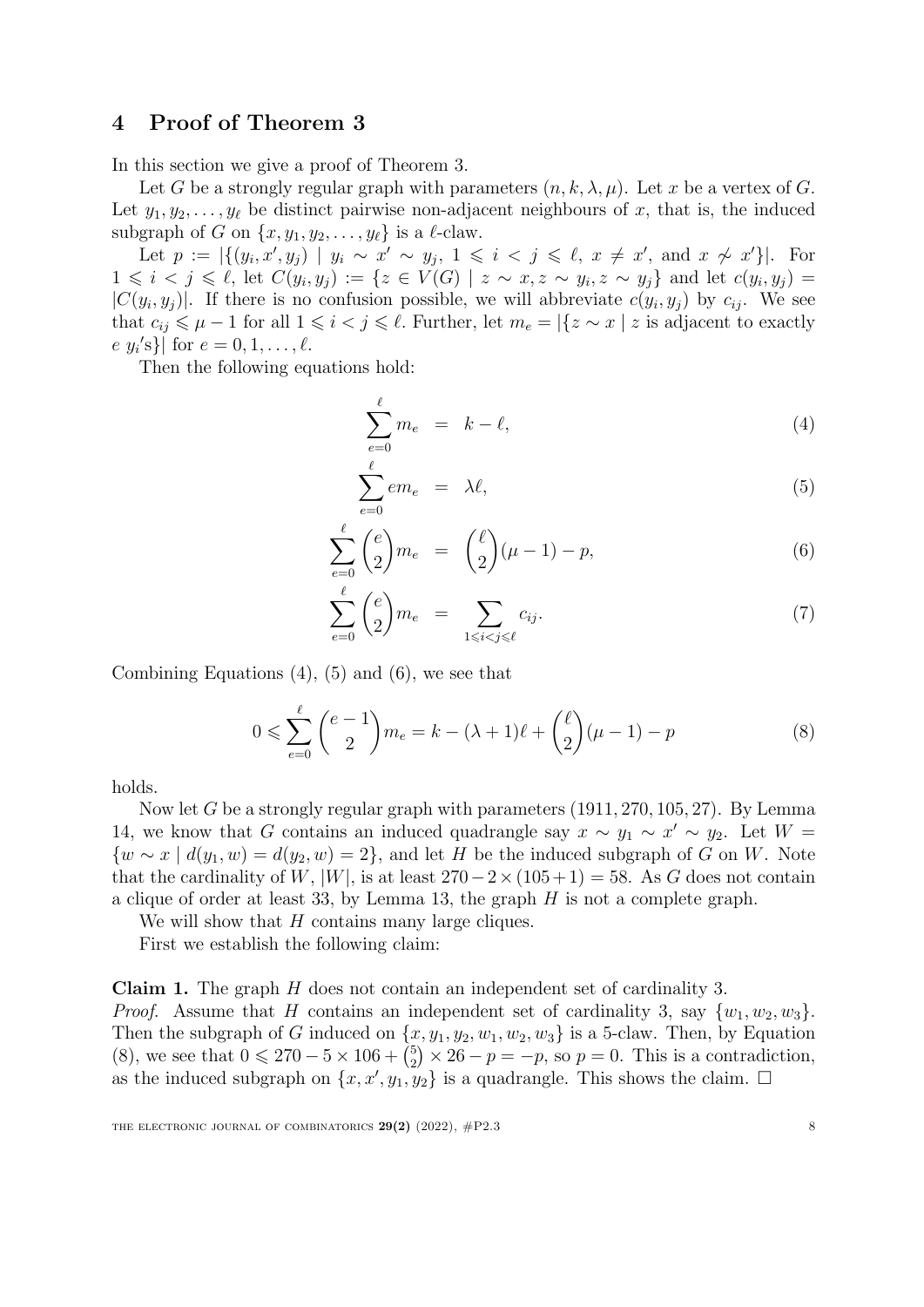Define  $W' := \{w \in W \mid k_H(w) = |W| - 1\}$  and  $W'' = W \setminus W'$ . As *H* is not complete, it follows that  $W''$  is not empty.

Now we establish the following claim.

**Claim 2.** Let  $w_1, w_2 \in W''$  such that  $d(w_1, w_2) = 2$ . Then the subgraph of *G* induced on  $\{x, y_1, y_2, w_1, w_2\}$  is a 4-claw. As before, for  $z_1, z_2 \in \{y_1, y_2, w_1, w_2\}$ , let  $C(z_1, z_2) := \{z \in$ *V*(*G*) | *z* ∼ *x*, *z*<sub>1</sub> ∼ *z* ∼ *z*<sub>2</sub>} with cardinality *c*(*z*<sub>1</sub>, *z*<sub>2</sub>). Then we have:

- 1.  $c(y_1, y_2) \in \{24, 25\};$
- 2.  $c(z_1, z_2) \in \{25, 26\}$  if  $\{z_1, z_2\} \in \binom{\{y_1, y_2, w_1, w_2\}}{2}$  and  $\{z_1, z_2\} \neq \{y_1, y_2\};$

3.

$$
\beta := \sum_{\{z_1, z_2\} \in \binom{\{y_1, y_2, w_1, w_2\}}{2}} c(z_1, z_2) \in \{154, 155\},\
$$

and  $m_3 = 0$  if  $\beta = 154$  (and,  $m_3 = 1$  if  $\beta = 155$ ).

*Proof.* By Equation ([8\)](#page-7-2), we see that  $0 \le 270 - 4 \times 106 + {4 \choose 2} \times 26 - p = 2 - p$ , and hence  $p \in \{1, 2\}$ , as  $x, y_1, x', y_2$  is an induced quadrangle. Equation [\(8](#page-7-2)) also shows that  $m_3 + p = 2$ . Combining Equations [\(6\)](#page-7-1) and ([7\)](#page-7-1), we obtain  $\beta = 6 \times 26 - p = 156 - p$ . So we have shown Item (iii). As  $c(y_1, y_2) \le 25$  and  $c(z_1, z_2) \le 26$  for all  $\{z_1, z_2\} \in {\binom{{\{y_1, y_2, w_1, w_2\}}}{2}}$ , Items (i) and (ii) follow. This shows the claim.  $\square$ 

Now we are going to look at *H* more closely. For  $w_1, w_2 \in W''$  with  $d(w_1, w_2) = 2$ , define  $C'(w_1, w_2) = \{w \in W \mid w_1 \sim w \sim w_2\}$  with cardinality  $c'(w_1, w_2)$ .

Claim 3. The following hold:

- 1. If  $c(y_1, y_2) = 24$ , then  $|W| = 82$ . In this case,  $k_H(w) \in \{81, 53\}$  for  $w \in W$  and for  $w_1, w_2 \in W''$  with  $d(w_1, w_2) = 2$  we have  $c'(w_1, w_2) = 26$ .
- 2. If  $c(y_1, y_2) = 25$ , then  $|W| = 83$ . In this case  $k_H(w) \in \{82, 53, 54\}$  for  $w \in W$  and for  $w_1, w_2 \in W''$  with  $d(w_1, w_2) = 2$  we have  $c'(w_1, w_2) \in \{25, 26\}$ . Moreover, the induced subgraph of *H* on  $\{w \in W \mid k_H(w) = 54\}$  forms a clique, if  $\{w \in W \mid k_H(w) = 54\}$  $k_H(w) = 54$   $\neq \emptyset$ .

*Proof.* We have  $|W| = 270 - 2(105+1) + c(y_1, y_2)$ . So we obtain  $|W| = 82$ , if  $c(y_1, y_2) = 24$ , and  $|W| = 83$ , if  $c(y_1, y_2) = 25$ . We already observed that  $W'' \neq \emptyset$ . Let  $w_1, w_2 \in W''$  with  $d(w_1, w_2) = 2.$ 

If  $c(y_1, y_2) = 24$ , then  $c(z_1, z_2) = 26$  for all  $\{z_1, z_2\} \in {\binom{\{y_1, y_2, w_1, w_2\}}{2}} \setminus {\{y_1, y_2\}},$  and  $m_3 = 0$ , by Claim 2. This shows that  $k_H(w_1) = k_H(w_2) = 105 - 2 \times 26 = 53$  and  $c'(w_1, w_2) = 26$ . This shows Item (i).

If  $c(y_1, y_2) = 25$ , then there is at most one set  $\{z_1, z_2\} \in {\binom{\{y_1, y_2, w_1, w_2\}}{2}} \setminus {\{\{y_1, y_2\}\}}$ such that  $c(z_1, z_2) = 25$  and the others have  $c(z_1, z_2) = 26$ . If there is one set  $\{z_1, z_2\} \in$  $\binom{\{y_1,y_2,w_1,w_2\}}{2} \setminus \{\{y_1,y_2\}\}\$  such that  $c(z_1,z_2) = 25$ , then  $m_3 = 0$  and we see that  $c'(w_1,w_2) \in$  $\{25, 26\}$ . Also we see that in this case we have  $\left|\{z \mid z \sim x, z \sim w_1, z \text{ is adjacent to at }\right.\}$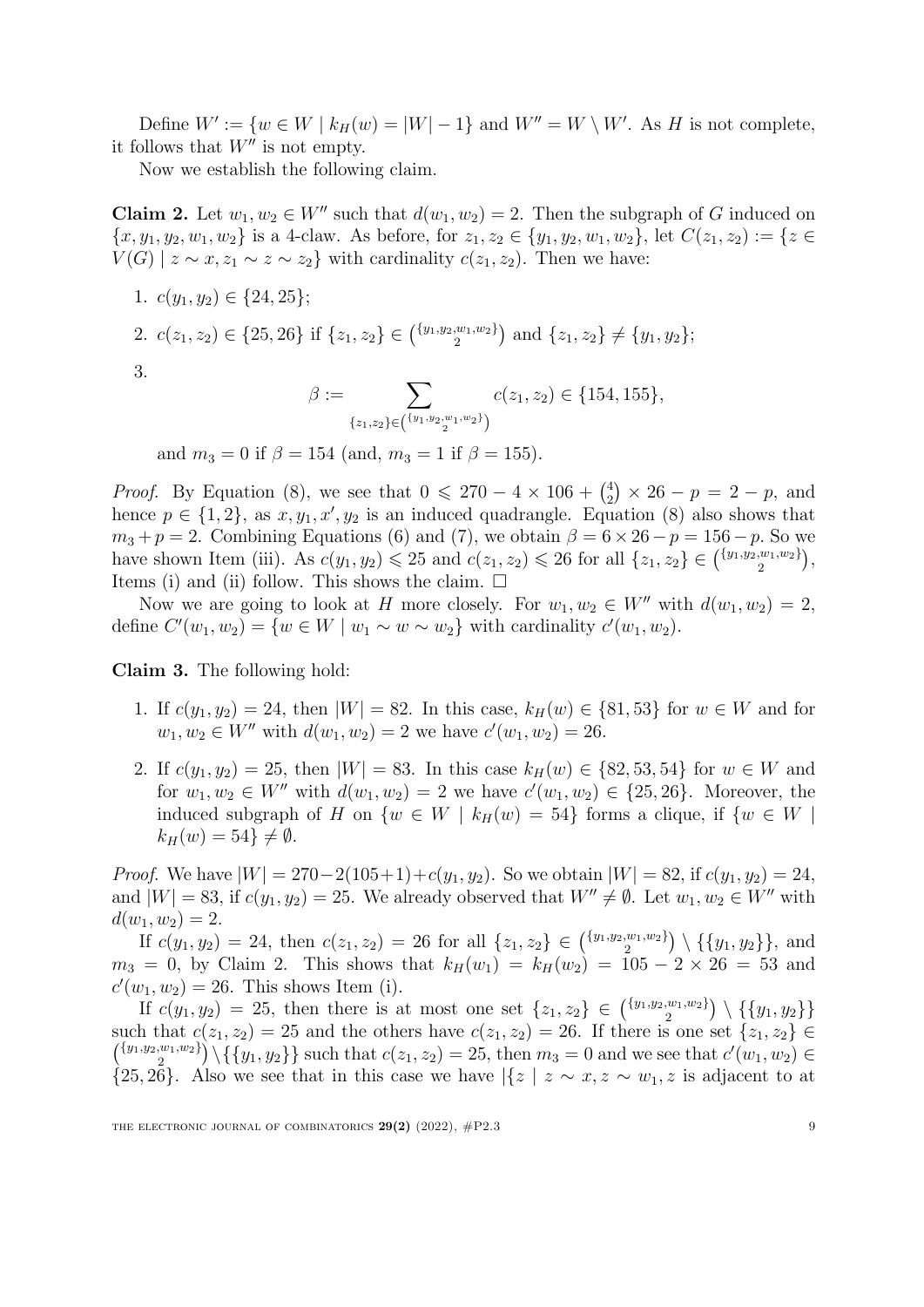least one of  $y_1$  and  $y_2$ } $\in \{51, 52\}$ . This means that  $k_H(w_1) \in \{53, 54\}$ . If there is not a set  $\{z_1, z_2\} \in {\binom{\{y_1, y_2, w_1, w_2\}}{2}} \setminus {\{\{y_1, y_2\}\}\}\$  such that  $c(z_1, z_2) = 25$ , then  $c(w_1, w_2) = 26$ , and hence  $c'(w_1, w_2) \in \{25, 26\}$ , as  $m_3 = 1$  in this case. Again we see that in this case we have  $|{z \mid z \sim x, z \sim w_1, z \text{ is adjacent to at least one of } y_1 \text{ and } y_2\}|$  ∈ {51*,* 52}. This means that  $k_H(w_1) \in \{53, 54\}.$ 

In order to show Item (ii), let  $w, w' \in W$  be distinct vertices such that  $k_H(w)$  $k_H(w') = 54$ . This means that *w* and *w*' have both exactly 51 common neighbours with *x* that are not in *W*. If  $w \nsim w'$ , then this means that  $c(w, y_1) + c(w, y_2) + c(w', y_1) + c(w', y_2)$  $c(w', y_2) - m_3 \leq 2 \times 51 = 102$ . Now, by Claim 2(iii), we find

$$
153 = 26 + 102 + 25
$$
  
\n
$$
\geq c(w, w') + c(w, y_1) + c(w, y_2) + c(w', y_1) + c(w', y_2) + c(y_1, y_2) - m_3
$$
  
\n= 154,

which is impossible. This shows the claim.  $\square$ .

Now we are going to find large cliques in *H*. For  $w \in W''$ , define  $N_w := \{w_1 \in$ *W* |  $d(w, w_1) = 2$ } with cardinality  $n_w$ . The induced subgraph of *G* on  $N_w \cup \{x\}$  is a complete graph, as *H* does not contain an independent set with order 3, by Claim 1. Let  $C_w$  be a maximal clique of *G* containing  $N_w \cup \{x\}$ . Note that, by Claim 3, we have  $n_w = |W| - k_H(w) - 1 \in \{82 - 53 - 1, 83 - 54 - 1, 83 - 53 - 1\} = \{28, 29\}.$  Now let *z*<sub>1</sub>*, z*<sub>2</sub> be two distinct vertices of *G* such that for all  $v \in N_w$  we have  $z_1 \sim v \sim z_2$ . Then  $z_1$ and  $z_2$  have at least 28 common neighbours and hence must be adjacent, as  $\mu = 27$ . This shows that  $C_w$  is unique.

Now we will show that *G* has two distinct maximal cliques  $C_1$  and  $C_2$ , each with at least 29 vertices, and intersecting in at least 22 vertices.

Claim 4. Let  $w_1, w_2 \in W''$  with  $d(w_1, w_2) = 2$ . Then there exists a common neighbour *w* ∈ *W*<sup>*''*</sup> of *w*<sub>1</sub> and *w*<sub>2</sub> such that  $|N_w \cap N_{w_1}| \ge 21$  or  $|N_w \cap N_{w_2}| \ge 21$ .

*Proof.* Let  $w_1, w_2 \in W''$  with  $d(w_1, w_2) = 2$ . There are at most three vertices  $w \in W$ such that  $w \sim z$  for all  $z \in N_{w_1}$ , as  $n_{w_1} \geq 28$ ,  $\mu = 27$  and  $C_{w_1}$  has at most 32 vertices, by Lemma [13.](#page-4-2) Similarly, there are at most three vertices  $w \in W$  such that  $w \sim z$  for all  $z \in N_{w_2}$ . In particular, the set *W'* contains at most three vertices.

Let  $Z := \{z \in W \setminus (N_{w_1} \cup N_{w_2}) \mid z \text{ has at least } n_{w_1} - 7 \text{ neighbours in } N_{w_1} \text{ and at } 1 \}$ least  $n_{w_2} - 7$  neighbours in  $N_{w_2}$ . If  $Z \neq \emptyset$ , then the subgraph of *H* induced on *Z* is a clique, as any two vertices  $z_1, z_2 \in Z$  have at least  $14 + 14 = 28$  common neighbours and  $\mu = 27$ . It follows that  $|Z| \leq 1 + k_H(z) - (n_{w_1} - 7 + n_{w_2} - 7) \leq 1 + 54 - 2 \times 21 = 13$ , where *z* is any vertex in *Z*. As  $c'(w_1, w_2) \ge 25 > 3 + 3 + 13 = 19$ , there exists a vertex  $w \in W \setminus (N_{w_1} \cup N_{w_2})$  with at most  $n_{w_1} - 8$  neighbours in  $N_{w_1}$  or with at most  $n_{w_2} - 8$ neighbours in  $N_{w_2}$  and *w* has a non-neighbour in both  $N_{w_1}$  and  $N_{w_2}$ . Without loss of generality, we may assume that *w* has at most  $n_{w_1} - 8$  neighbours in  $N_{w_1}$ . By Lemma [15](#page-5-2), the vertex *w* has either at least  $n_{w_1} - 7$  neighbours in  $N_{w_1} \cup \{x\}$  or at most 8 neighbours in  $N_{w_1} \cup \{x\}$  (as  $n_{w_1} \in \{28, 29\}$ ). This means that *w* has at most 8 neighbours in  $N_{w_1} \cup \{x\}$ , and hence at most 7 neighbours in  $N_{w_1}$ . This means that  $N_w$  and  $N_{w_1}$  intersect in at least 21 vertices. This shows the claim.  $\square$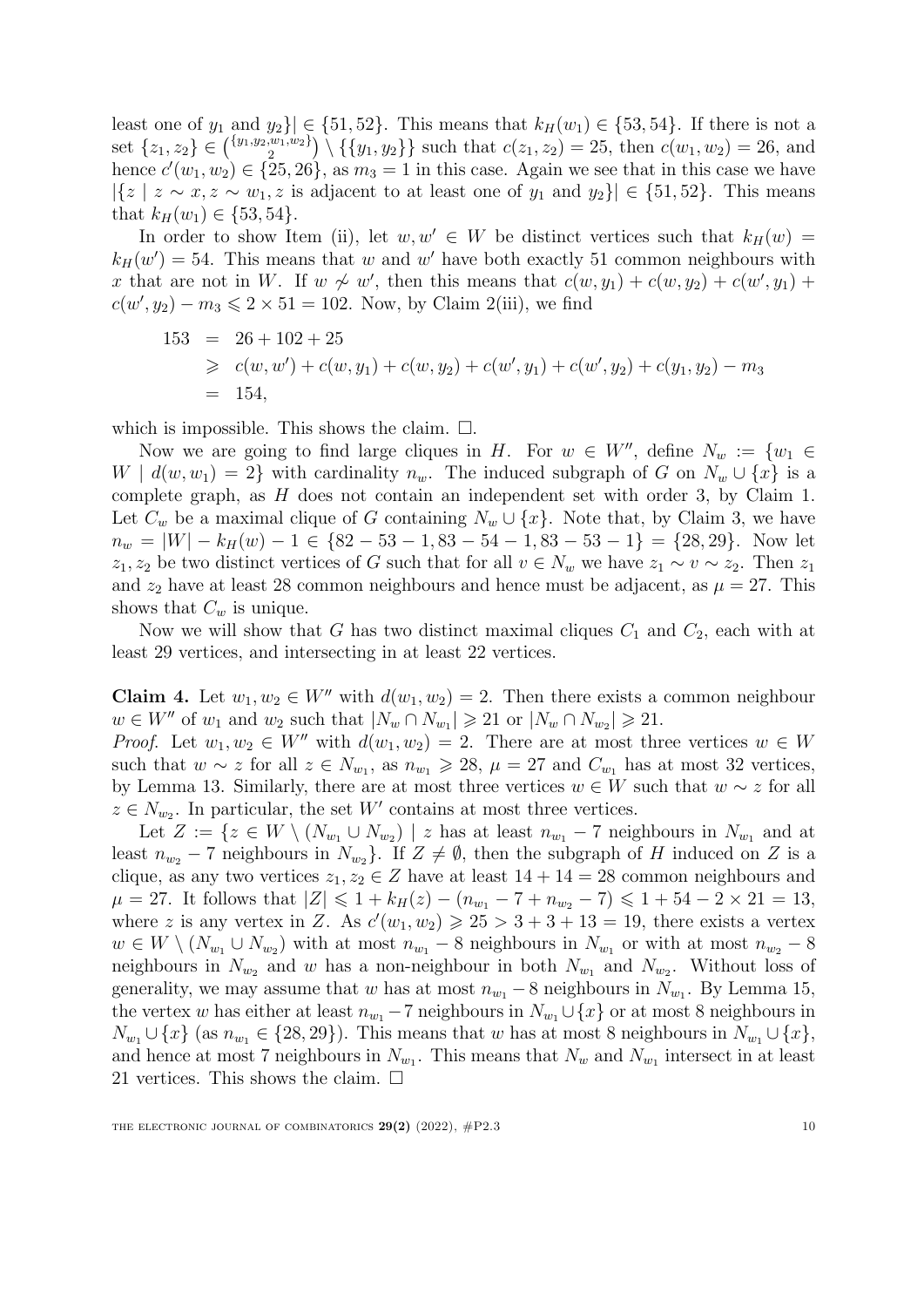**Claim 5.** Let  $w, w_1 \in W''$  such that  $|N_w \cap N_{w_1}| \geq 21$ . Then  $C_w$  and  $C_{w_1}$  both have exactly 29 vertices and they intersect in precisely 27 vertices.

*Proof.* The maximal cliques  $C_w$  and  $C_{w_1}$  have both at least 29 vertices and they intersect in at least 22 vertices as x is an element of both  $C_w$  and  $C_{w_1}$ . Hence, by Lemma [16](#page-5-3), they have both exactly 29 vertices and intersect in exactly 27 vertices, as both are maximal cliques.  $\square$ 

Now we will show that  $W' = \emptyset$  and that  $|W| = 82$ .

#### Claim 6.

(i) The set *W*′ is empty.

(ii) The cardinality of *W* is equal to 82.

*Proof.* (i) Let *z* in *W'* and let  $w_1, w_2 \in W''$  be two vertices at distance 2. Then  $C_{w_i}$ contains  $N_{w_i} \cup \{x, z\}$  for  $i = 1, 2$  and hence has at least 30 vertices. Now there exists a common neighbour  $w \in W''$  such that without loss of generality  $|N_w \cap N_{w_1}| \geq 21$  by Claim 4. But this is impossible by Claim 5.

(ii) By Claims 2 and 3, we have  $|W| \in \{82, 83\}$ . Let us assume that  $|W| = 83$ . As, by (i),  $W' = \emptyset$ , we have  $k_H(w) \in \{53, 54\}$ , by Claim 3. We have seen that the vertices  $w \in W$  with  $k_H(w) = 54$  form a clique, if there are any. So this means that there are at most 31 of them, as otherwise we would have a clique with 33 vertices, which is impossible by Lemma [13](#page-4-2). This means that there are at least 52 vertices *w* of *W* with  $k_H(w) = 53$ . Hence, there must be two distinct non-adjacent vertices  $w_1, w_2 \in W$  with  $k_H(w_1) = k_H(w_2) = 53$ . Therefore we have that  $n_{w_1} = n_{w_2} = 29$  and we obtain that both the cliques  $C_{w_1}$  and  $C_{w_2}$  have at least  $1 + 29 = 30$  vertices. Now by Claim 4, there exists a common neighbour  $w \in W''$  such that without loss of generality  $|N_w \cap N_{w_1}| \geq 21$ . But this is again impossible, by Claim 5. This finishes the proof of the claim.  $\Box$ 

So we are in the case where  $|W| = 82$ . In this case, by Claim 3, the graph *H* is a 53-regular graph (as  $W' = \emptyset$ ) such that any two distinct non-adjacent vertices have exactly 26 common neighbours inside *H*, so this means *H* is a co-edge-regular graph with parameters  $(n', k', \mu') = (82, 53, 26)$ . Also,  $n_w = 28$  for all  $w \in W$ .

Now we will show that *H* contains two cliques  $C_1$  and  $C_2$ , each with 28 vertices, and such that they intersect in exactly 2 vertices.

**Claim 7.** The graph *H* contains two cliques  $C_1$  and  $C_2$ , each with 28 vertices, and that they intersect in exactly 2 vertices.

*Proof.* Let  $w_1, w_2$  be two distinct non-adjacent vertices of *H*. Then, by Claims 4 and 5, there exists a common neighbour *w* of  $w_1$  and  $w_2$  such that, without loss of generality, the (maximal) cliques  $C_w$  and  $C_{w_1}$  both have exactly 29 vertices and intersect in exactly 27 vertices. Let *z* be a vertex of  $C_w$  but not of  $C_{w_1}$  and  $z_1$  a vertex of  $C_{w_1}$  but not of *C*<sup>w</sup>. Then *z* ≁ *z*<sub>1</sub>, as *C*<sup>w</sup> and *C*<sup>w<sub>1</sub></sub> are maximal cliques and  $\mu = 27$ . As  $C_w$  and  $C_{w_1}$  both</sup> contain *x* as a vertex, we see that  $C_w - \{x\}$  and  $C_{w_1} - \{x\}$  both are cliques inside *H* with exactly 28 vertices and they intersect in exactly 26 vertices. Now the vertex  $w_2$  is a vertex of  $C_{w_1} - \{x\}$ , but not a vertex of  $C_w - \{x\}$ . Now we consider  $N_{w_2}$ . Then the two vertices of  $C_w$  which are not in  $C_{w_1}$  are both in  $N_{w_2}$ . This shows that  $C_w - \{x\}$  and  $C_{w_2} - \{x\}$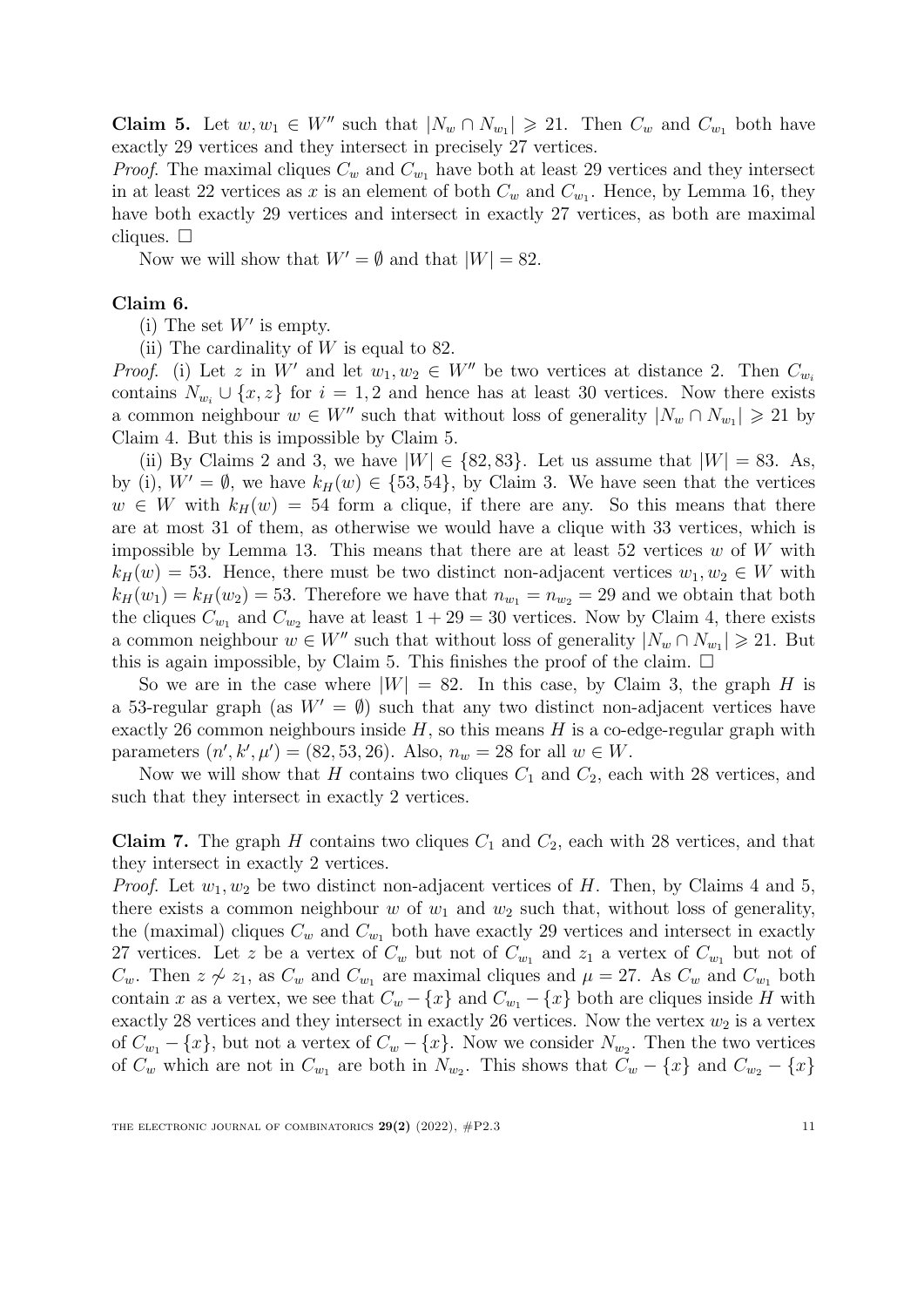are two cliques with 28 vertices in *H* such that they intersect in exactly 2 vertices. This shows the claim.  $\square$ 

*Proof of Theorem* [3](#page-1-5). Let *C*<sup>1</sup> and *C*<sup>2</sup> be two cliques of *H* with 28 vertices intersecting in exactly 2 vertices, say *z* and *z'*. Consider the partition  $\pi = \{\{z, z'\}, (V(C_1) \setminus V(C_2)) \cup (Z(C_1) \setminus V(C_1))\}$  $(V(C_2) \setminus V(C_1)$ ,  $N_z$  of the vertex set *W* of *H*. The quotient matrix *Q* of  $\pi$  satisfies:

$$
Q = \left(\begin{array}{rrr} 1 & 52 & 0 \\ 2 & 37 & 14 \\ 0 & 26 & 27 \end{array}\right),
$$

as the induced subgraph of *H* on  $N_z$  is complete and *H* is co-edge-regular with  $\mu' = 26$ . This means that there are exactly  $12 \times 26 = 312$  edges between  $V(C_1) \setminus V(C_2)$  and  $V(C_2) \setminus V(C_1)$ .

Next, we will show that there must be many more edges between  $V(C_1) \setminus V(C_2)$  and  $V(C_2) \setminus V(C_1)$ , which gives a contradiction.

There are at most 5 vertices in  $N_z$  that are adjacent to all vertices in  $V(C_1) \setminus V(C_2)$ , as any clique in *G* has at most 32 vertices. Also there are at most 5 vertices in  $N_z$  that are adjacent to all vertices in  $V(C_2) \setminus V(C_1)$ . So there exists a vertex  $u \in N_z$  that is not adjacent to all vertices in  $V(C_1) \setminus V(C_2)$  and not adjacent to all vertices in  $V(C_2) \setminus V(C_1)$ . As *u* has exactly 26 neighbours in  $(V(C_1) \setminus V(C_2)) \cup (V(C_2) \setminus V(C_1))$ , we may assume, without loss of generality, that *u* has at least 13 neighbours in  $V(C_1) \setminus V(C_2)$ . So *u* has at least 14 neighbours in the clique  $C_1 \cup \{x\}$ , a clique with 29 vertices. By Lemma [15](#page-5-2), the vertex *u* has at least 23 neighbours in  $C_1 \cup \{x\}$  and hence at least 22 neighbours in  $C_1$ . This means that *u* has at most 4 neighbours in  $C_2$ . Now consider the clique  $C_u$ . Then  $C_u$  and  $\{x\} \cup C_2$  intersect in at least 25 vertices. As both have 29 vertices, by Lemma [15](#page-5-2), they intersect in exactly 27 vertices. This means that  $|N_u \cap V(C_2)| = 26$  and hence  $|N_u \cap V(C_1)| = 4$ . We find that any vertex of  $N_u \cap (V(C_2) \setminus V(C_1))$  has at least 5 neighbours in  $C_1 \cup \{x\}$ . Now consider the join  $K_4 \nabla H$  of  $K_4$  and  $H$ , where  $K_4$  is a 4clique with vertices  $\{v_1, v_2, v_3, v_4\}$ . As *H* is an induced subgraph of *G* and *G* has smallest eigenvalue  $-3$ , we see that  $\theta_{\min}(H) \geqslant -3$ , by Lemma [7.](#page-3-3) It follows that  $\theta_{\min}(K_4 \nabla H) = -3$ , by Lemma [12](#page-4-3). Now consider the clique *C* of  $K_4 \nabla H$  on  $V(C_1) \cup \{v_1, v_2, v_3, v_4\}$ . It has 32 vertices and any vertex *w* of  $N_u \cap (V(C_2) \setminus V(C_1))$  has at least 8 neighbours in *C*. By Lemma [15](#page-5-2), this means that *w* has at least 27 neighbours in *C*. It follows that *w* has at least 23 neighbours in  $C_1$  and hence at least 21 neighbours in  $V(C_1) \setminus V(C_2)$ . This means that there are at least  $|N_u \cap (V(C_2) \setminus V(C_1))| \times 21 = 24 \times 21 = 504$  edges between  $V(C_1) \setminus V(C_2)$  and  $V(C_2) \setminus V(C_1)$ . This is a contradiction with the fact that there are exactly  $12 \times 26 = 312$  edges between  $V(C_1) \setminus V(C_2)$  and  $V(C_2) \setminus V(C_1)$ . This contradiction shows that  $|W| \neq 82$ , and hence there does not exist a strongly regular graph with parameters  $(1911, 270, 105, 27)$ . This shows Theorem [3.](#page-1-5)  $\Box$ 

#### Acknowledgements

We are very grateful for the constructive comments and suggestions from Andries Brouwer, Jongyook Park and Qianqian Yang and we would like to thank them for their comments.